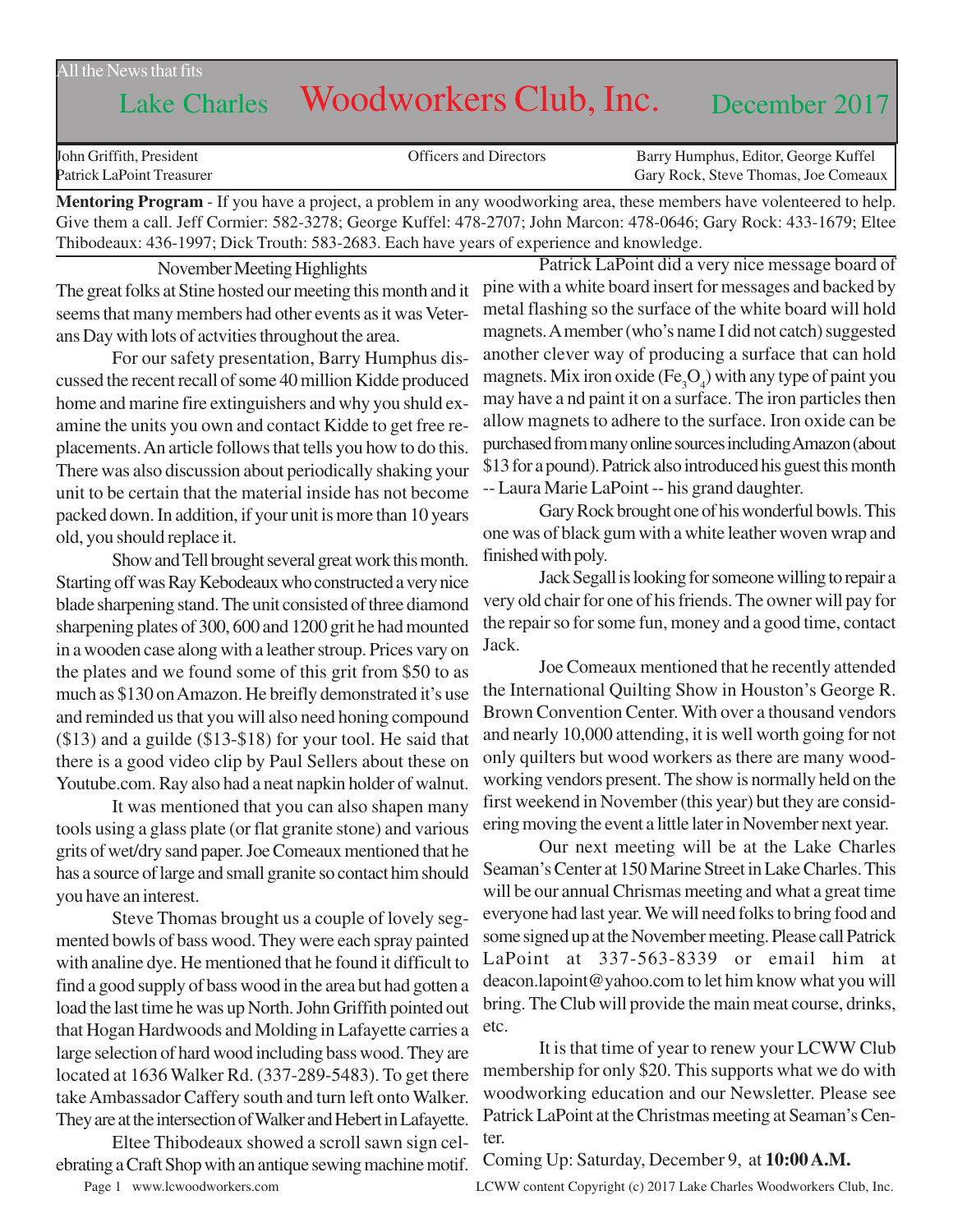#### Kidde Fire Extinguishers Recall

LCWW Member Gary Rock brought this to my attention: your home, shop or boat Kidde Fire Extinguishers may not work when most needed.

Kidde announced a recall of some 40 million consumer and marine fire extnguishers on Novermber 2, 2017. The recall includes extinguishers that that had previously recalled, going back as far as 1973!

Kidde has recalled more than 40 million fire extinguishers used in homes, vehicles, and boats because they can become clogged or fail to discharge during a fire.

The company has received one report of a related death in 2014, when a fire extinguisher failed to work during a car fire. There have been 16 injuries, 91 reports of property damage, and 391 reports of the extinguishers either not working at all or not working properly.

But the numbers don't stop there. The recall includes 134 models manufactured as far back as 1973 and as recently as August 2017. All the units have a plastic handle or plastic push button. Units with a metal handle or valve assembly are not included in the recall. The plastic handles and buttons can break or detach when force is applied.

This is the third time Kidde has issued a recall for dial 911 to alert the fire department.this type of fire extinguisher, and it's by far the largest. The earlier recalls were made in March 2009 and February 2015.

The recalled fire extinguishers came in red, silver, and white and were sold nationwide for \$12 to \$200 at department stores, hardware stores, and home improvement stores, as well as at online retailers, including Amazon and ShopKidde. The fire extinguishers were also sold with some commercial trucks, recreational vehicles, personal watercraft, and boats.

Kidde is offering free replacements to anyone who owns one or more of the recalled units. To claim a replacement, check the brand name and model number of your fire extinguisher against the Consumer Product Safety Commission recall notice. The model numbers are printed on the body of the fire extinguisher. You can call Kidde at 855- 271-0773 or visit the Kidde website (www.kidde.com), where you can fill out a form to get a new unit.

Kidde says it will ship the replacement within 10 to 15 days of getting your information. No receipt is required. The company is asking consumers to keep their current model until they get the new one. It will arrive with instructions on how to return the old one.

Though the recall goes back 44 years, no one should keep a fire extinguisher that long. "If you have a rechargeable fire extinguisher of any age—regardless of whether it's covered by the recall— and you are not sure if it is in good

working order, you should replace it immediately," according to Consumer Reports. "If you have a nonrechargeable fire extinguisher in your home 12 years older than the date of manufacture, you should also replace it. That's because the fire retardant chemicals lose effectiveness over time."

When to use a fire extinguisher: If you are at home or in another building and a fire breaks out, the U.S. Fire Administration recommends that you first answer each of these questions before using a fire extinguisher (but don't take too long to do this):

> Has everyone been alerted that there's a fire? Has the fire department been called?

Am I physically capable of properly using a fire extinguisher?

Is the fire small and contained in a small area or in a single object (like a pan or a wastebasket)?

Am I safe from toxic smoke that may be associated with the fire?

Do I have an unobstructed escape route?

If you've answered yes to all of these questions, you can use a fire extinguisher. If you're unsure if it's safe to use a fire extinguisher, get everyone out of building, then immediately



Page 2 Lake Charles Woodworkers Club, Inc.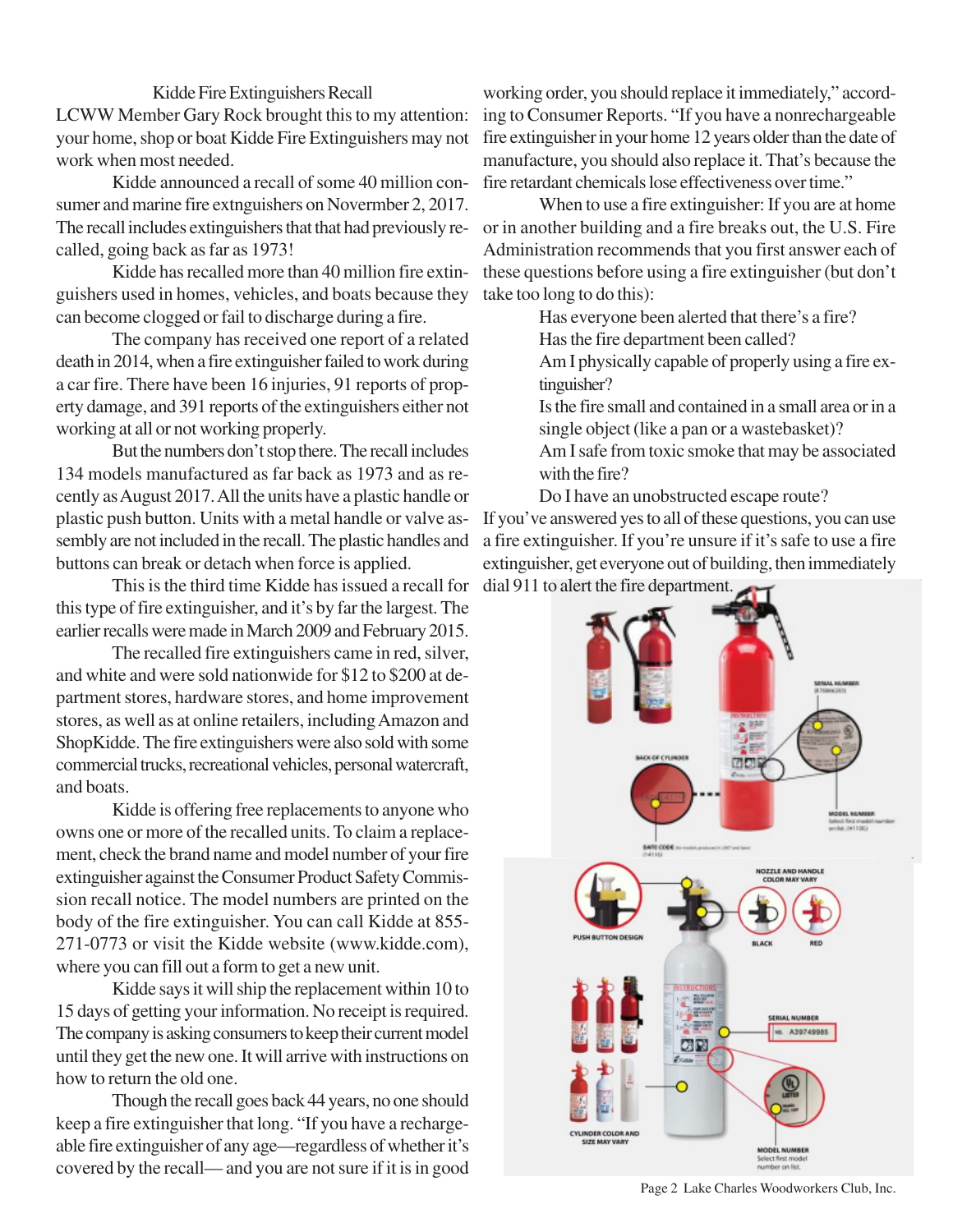

### Holiday Safety

An issue that burns brightest from late November to mid-January, when families gather, parties are scheduled and travel spikes are the things you should think about is the safety of what you do for the holidays.

Putting up decorations is one of the best ways to get in a holiday mood, but about 15,000 injuries involving holiday decorating were seen in emergency rooms during the 2015 season.

Decorate your tree with children in mind; move ornaments that are breakable or have metal hooks toward the top of the tree away from curious hands. While you are up there, always use the proper step ladder; don't stand on chairs or other furniture.

While lights are among the best parts of holiday decorating; make sure there are no exposed or frayed wires, loose connections or broken sockets. If you are decorating on the outside of your home, it is particularly important to check the cables and connectors prior to installation.

Plants can spruce up your holiday decorating, but keep those that may be poisonous (such as some Poinsettias) out of reach of children or pets.

What you place on your tree can also be relevant for the children and guests. So-called "Angel Hair" is made of finely spun glass that can be a serious irritant to eyes and skin. If you use this product, always wear gloves or just use non-flamable cotton substitutes.

Flocking of trees is popular in the South where we do not see snow of trees very often. This material is generally made of some fiber such as thin paper (think of tolet paper) plus an adhesive such as corn starch or even poly vinyl chloride and a fire retardant such as boron. You can flock your own tree and several DYI recipees are available, but inhaling this mixture is harmful. Let a professional do it before you purchase the tree.

Thousands of deaths are caused by fires, burns and other fire-related injuries every year, and 12% of home candle fires occur in December, the National Fire Protection Association reports. Increased use of candles and fireplaces, combined with an increase in the amount of combustible, seasonal decorations present in many homes means more risk for fire.

While many subscribe to the theory any fried food is good – even if it's not necessarily good for you – there is reason to be on alert if you're thinking of celebrating the holidays by frying a turkey.

The Consumer Product Safety Commission reports there have been 168 turkey-fryer related fires, burns, explosions or carbon monoxide poisoning incidents since 2002. CPSC says 672 people have been injured and \$8 million in property damage losses have resulted from these incidents.

NSC discourages the use of turkey fryers at home and urges those who prefer fried turkey to seek out professional establishments or consider a new oil-less turkey fryer.

Please be safe during the holidays. Barry Humphus